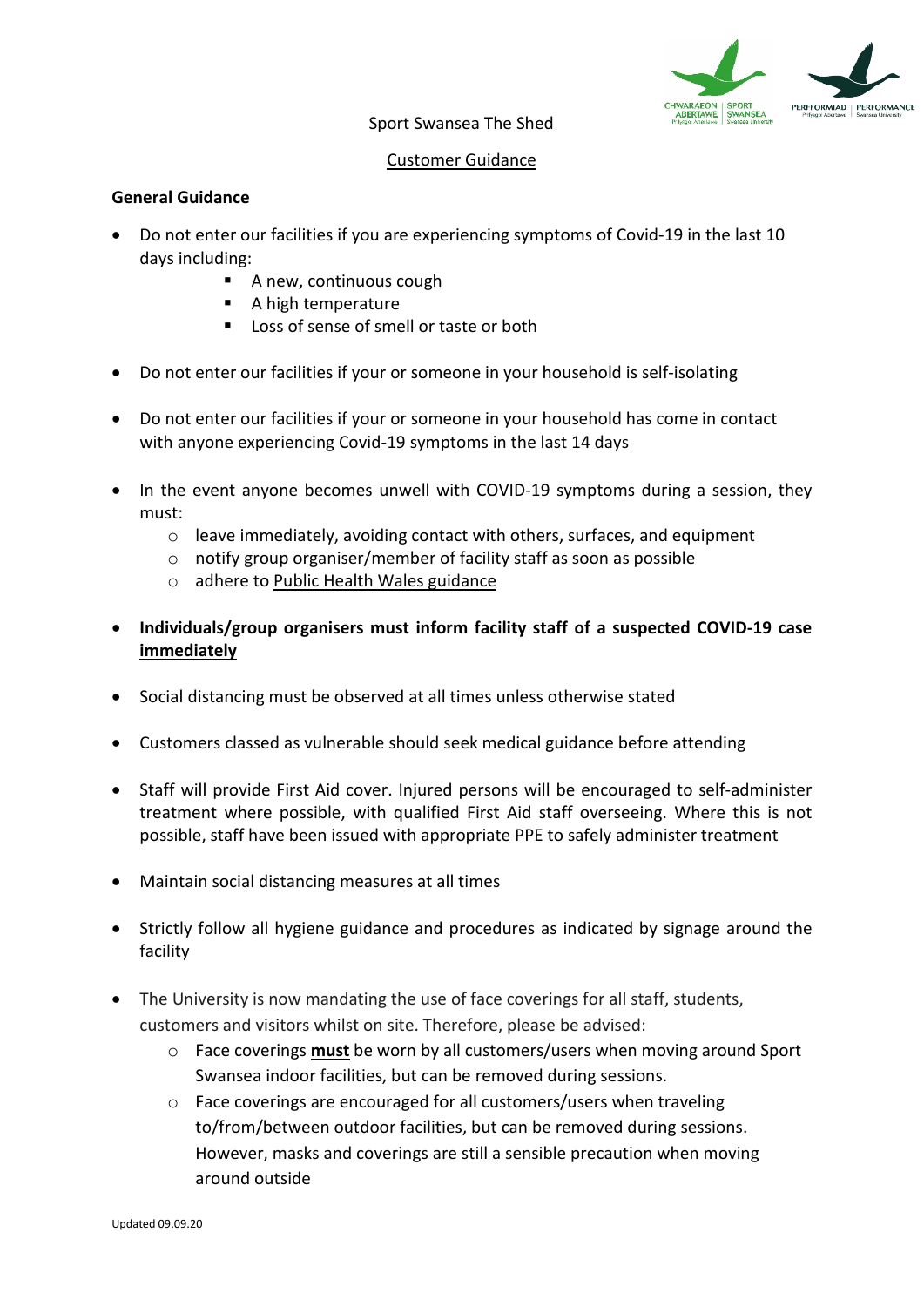

- Facility rules must be abided by at all times
- Only staff are permitted in office
- Hand sanitising stations will be located around the facility
- Equipment cannot be shared between users
- Athletes must ensure that equipment is wiped down before and after use, our staff will clean all equipment between sessions
- If athletes are planning to attend with a coach they must first confirm with facility staff to ensure there is capacity. All coach details are also required for Track & Trace & Protect purposes

## **The Shed**

- All building access will be via the side entrance in the alley between The Shed and Vivian Tower, we request that all users adhere to social distancing measures
- Exit will be located via the back fire exit doors, we request that all users adhere to social distancing measures
- The toilet will be operational but not for changing purposes, come dressed and prepared to train
- Athletes will need to bring their own water provisions
- Current capacity is 12 users in the facility a at a time, this will be constantly review as we look to open in phases when we deem it safe to do so
- All sessions **must be pre-booked via head coach or strength and conditioning coach**, please contact Gareth Beer via [g.j.beer@swansea.ac.uk](mailto:g.j.beer@swansea.ac.uk)
- Payments must be made when invoiced by Sport Swansea
- The Shed is currently only open for Sport Swansea High Performance teams and sports scholars. We will be monitoring the situation and will open further when we deem it safe to do so